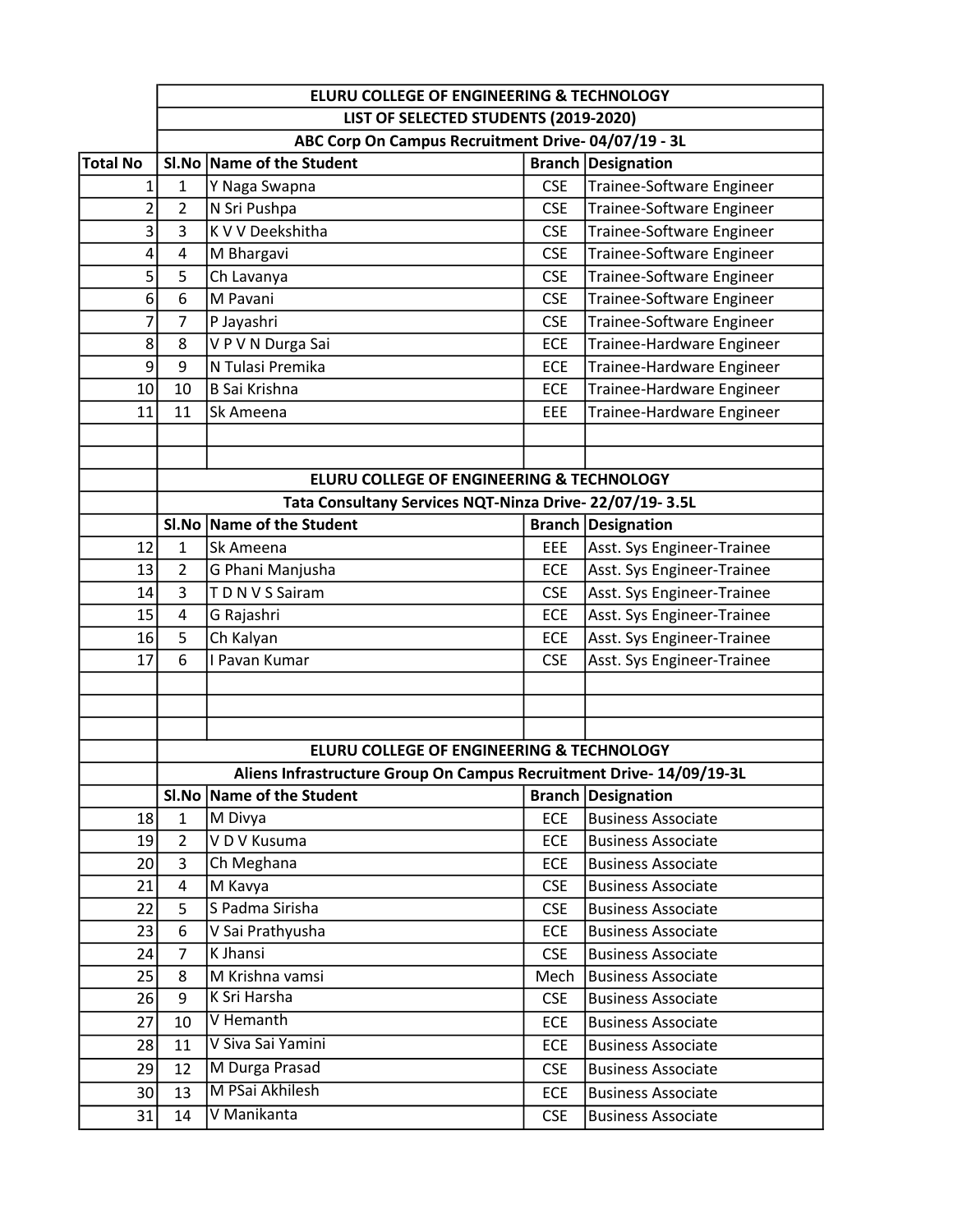| 32 | 15                                        | A Sandhya Rani                                                                                             | <b>MBA</b> | <b>Business Associate</b> |  |  |
|----|-------------------------------------------|------------------------------------------------------------------------------------------------------------|------------|---------------------------|--|--|
| 33 | 16                                        | N Sarala                                                                                                   | <b>ECE</b> | <b>Business Associate</b> |  |  |
| 34 | 17                                        | M Ramya Manasa                                                                                             | <b>ECE</b> | <b>Business Associate</b> |  |  |
| 35 | 18                                        | J Pooja Sonalika                                                                                           | ECE        | <b>Business Associate</b> |  |  |
| 36 | 19                                        | <b>B Sai Krishna</b>                                                                                       | <b>ECE</b> | <b>Business Associate</b> |  |  |
| 37 | 20                                        | Sk Ameerunnisa                                                                                             | <b>ECE</b> | <b>Business Associate</b> |  |  |
| 38 | 21                                        | K Rupasri                                                                                                  | EEE        | <b>Business Associate</b> |  |  |
| 39 | 22                                        | P Samyuktha                                                                                                | <b>CSE</b> | <b>Business Associate</b> |  |  |
|    |                                           |                                                                                                            |            |                           |  |  |
|    |                                           |                                                                                                            |            |                           |  |  |
|    |                                           | ELURU COLLEGE OF ENGINEERING & TECHNOLOGY                                                                  |            |                           |  |  |
|    |                                           | Evonsys Technologies Pvt Ltd Referral Walk In Drive- 18/10/19-3.5L                                         |            |                           |  |  |
|    |                                           | SI.No   Name of the Student                                                                                |            | <b>Branch Designation</b> |  |  |
| 40 | $\mathbf{1}$                              | M L Krishna Vamsi                                                                                          | Mech       | Assoc.Engineer-Technology |  |  |
|    |                                           |                                                                                                            |            |                           |  |  |
|    |                                           |                                                                                                            |            |                           |  |  |
|    |                                           |                                                                                                            |            |                           |  |  |
|    |                                           | ELURU COLLEGE OF ENGINEERING & TECHNOLOGY<br>Accenture Consulting Ltd -Hyd & Bglr-Gender Drive-23/10/19-4L |            |                           |  |  |
|    |                                           | SI.No Name of the Student                                                                                  |            | <b>Branch Designation</b> |  |  |
| 41 | $\mathbf{1}$                              | D N Bhargavi                                                                                               | <b>ECE</b> | Assoc.Software Engineer   |  |  |
| 42 | 2                                         | M N V Niharika                                                                                             | <b>ECE</b> | Assoc.Software Engineer   |  |  |
| 43 | 3                                         | K Ratna Krishna                                                                                            | Mech       | Assoc.Software Engineer   |  |  |
|    |                                           |                                                                                                            |            |                           |  |  |
|    |                                           |                                                                                                            |            |                           |  |  |
|    |                                           |                                                                                                            |            |                           |  |  |
|    | ELURU COLLEGE OF ENGINEERING & TECHNOLOGY |                                                                                                            |            |                           |  |  |
|    |                                           | Zensar Technologies Ltd Off Campus Drive@ VRSEC, Vjy- 30/10/19- 3L                                         |            |                           |  |  |
|    |                                           | SI.No Name of the Student                                                                                  |            | <b>Branch Designation</b> |  |  |
| 44 | $\mathbf{1}$                              | N Geethika                                                                                                 | <b>CSE</b> | Software Engg Trainee     |  |  |
|    |                                           |                                                                                                            |            |                           |  |  |
|    |                                           |                                                                                                            |            |                           |  |  |
|    |                                           |                                                                                                            |            |                           |  |  |
|    |                                           | ELURU COLLEGE OF ENGINEERING & TECHNOLOGY                                                                  |            |                           |  |  |
|    |                                           | Infosys Ltd -APITA Pool Drive@ Aditya, KKD-25/11/19-3.6 L                                                  |            |                           |  |  |
|    |                                           | SI.No Name of the Student                                                                                  |            | <b>Branch Designation</b> |  |  |
| 45 | $\mathbf{1}$<br>$\overline{2}$            | P Sai Premika<br>K Sai Sankar Harsha                                                                       | <b>CSE</b> | Assoc.Systems Engineer    |  |  |
| 46 |                                           |                                                                                                            | <b>ECE</b> | Assoc.Systems Engineer    |  |  |
|    |                                           |                                                                                                            |            |                           |  |  |
|    |                                           |                                                                                                            |            |                           |  |  |
|    |                                           | ELURU COLLEGE OF ENGINEERING & TECHNOLOGY                                                                  |            |                           |  |  |
|    |                                           | Western Shipping Co., Pvt Ltd -Pool Drive@ CRR Engg, Elr- 30/01/20- 4.5 L                                  |            |                           |  |  |
|    |                                           | SI.No   Name of the Student                                                                                |            | <b>Branch Designation</b> |  |  |
| 47 | $\mathbf{1}$                              | <b>B Pavan Kumar</b>                                                                                       | Mech       | Merchant Navy Engineer-   |  |  |
| 48 | $\overline{2}$                            | E Yaswanth Kumar                                                                                           | Mech       | Merchant Navy Engineer    |  |  |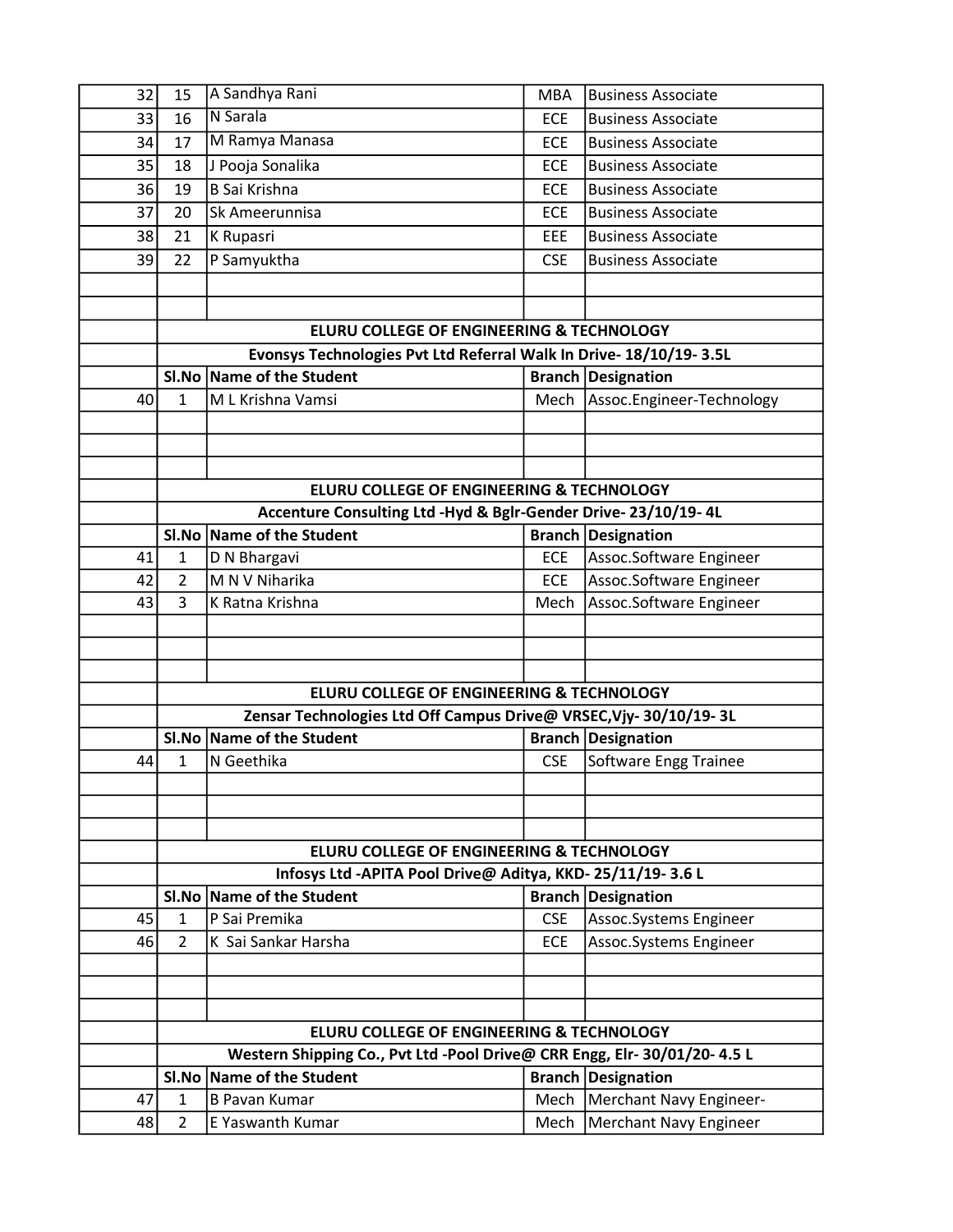| 49 | 3              | T John Victor                                                             | Mech       | Merchant Navy Engineer        |
|----|----------------|---------------------------------------------------------------------------|------------|-------------------------------|
| 50 | 4              | P S Vamsi Varma                                                           | Mech       | <b>Merchant Navy Engineer</b> |
|    |                |                                                                           |            |                               |
|    |                |                                                                           |            |                               |
|    |                |                                                                           |            |                               |
|    |                | ELURU COLLEGE OF ENGINEERING & TECHNOLOGY                                 |            |                               |
|    |                | Global Edge Software Pvt Ltd -Pool Drive@ SV Engg, Nllr- 29/11/19- 3.25 L |            |                               |
|    |                | SI.No   Name of the Student                                               |            | <b>Branch Designation</b>     |
| 51 | 1              | TDNV Sai Sriram                                                           | <b>CSE</b> | Trainee Software Engineer     |
| 52 | $\overline{2}$ | Ch Indu                                                                   | <b>CSE</b> | Trainee Software Engineer     |
| 53 | 3              | P Leela Krishna Kumari                                                    | <b>ECE</b> | Trainee Software Engineer     |
|    |                |                                                                           |            |                               |
|    |                |                                                                           |            |                               |
|    |                |                                                                           |            |                               |
|    |                | ELURU COLLEGE OF ENGINEERING & TECHNOLOGY                                 |            |                               |
|    |                | CloudMellow Technologies Inc -On Campus Drive-02/12/19-1.44L              |            |                               |
|    |                | SI.No Name of the Student                                                 |            | <b>Branch Designation</b>     |
| 54 | $\mathbf{1}$   | N Sri Pushpa                                                              | <b>CSE</b> | Trainee Software Engineer     |
| 55 | $\overline{2}$ |                                                                           | <b>CSE</b> | Trainee Software Engineer     |
| 56 | 3              | K Priyanka<br>Sk Ameerunnisa                                              | <b>ECE</b> | Trainee Software Engineer     |
|    |                |                                                                           |            |                               |
|    |                |                                                                           |            |                               |
|    |                |                                                                           |            |                               |
|    |                | ELURU COLLEGE OF ENGINEERING & TECHNOLOGY                                 |            |                               |
|    |                | ADP Ltd -Excl. Pool Campus Drive-03/12/19-5.05L                           |            |                               |
|    |                | SI.No Name of the Student                                                 |            | <b>Branch Designation</b>     |
| 57 | $\mathbf{1}$   | E Chandana                                                                | <b>ECE</b> | Member Technical-G2-L1        |
|    |                |                                                                           |            |                               |
|    |                |                                                                           |            |                               |
|    |                | ELURU COLLEGE OF ENGINEERING & TECHNOLOGY                                 |            |                               |
|    |                | IBM Technologies-GBS Pool Drive@KLU-05/12/19-4.25L                        |            |                               |
|    |                | SI.No Name of the Student                                                 |            | <b>Branch Designation</b>     |
| 58 | 1              | S Tanuja                                                                  | <b>CSE</b> | Assoc. Software Engineer-L2   |
| 59 | $\overline{2}$ | K Neeharika                                                               | <b>ECE</b> | Assoc. Software Engineer-L2   |
|    |                |                                                                           |            |                               |
|    |                |                                                                           |            |                               |
|    |                |                                                                           |            |                               |
|    |                | ELURU COLLEGE OF ENGINEERING & TECHNOLOGY                                 |            |                               |
|    |                | Cognizant Technology Solutions-SLPP@KLU-09/12/19-4 L                      |            |                               |
|    |                | SI.No Name of the Student                                                 |            | <b>Branch Designation</b>     |
| 60 | $\mathbf{1}$   | Sravanthi Adhatravu                                                       | <b>CSE</b> | Programmer Analyst-Trainee    |
| 61 | $\overline{2}$ | Preethi Harika Nalluri                                                    | <b>CSE</b> | Programmer Analyst-Trainee    |
| 62 | 3              | Jyothi Pusa                                                               | <b>CSE</b> | Programmer Analyst-Trainee    |
| 63 | $\overline{4}$ | Sree Surya Kumari Yalakala                                                | <b>CSE</b> | Programmer Analyst-Trainee    |
| 64 | 5              | Swapna Naga Yarragorla                                                    | <b>CSE</b> | Programmer Analyst-Trainee    |
| 65 | 6              | Sowmya Devapujala                                                         | ECE        | Programmer Analyst-Trainee    |
| 66 | 7              | Naga Sai Saranya Gorrela                                                  | ECE        | Programmer Analyst-Trainee    |
| 67 | 8              | Manjusha Phani Gudela                                                     | ECE        | Programmer Analyst-Trainee    |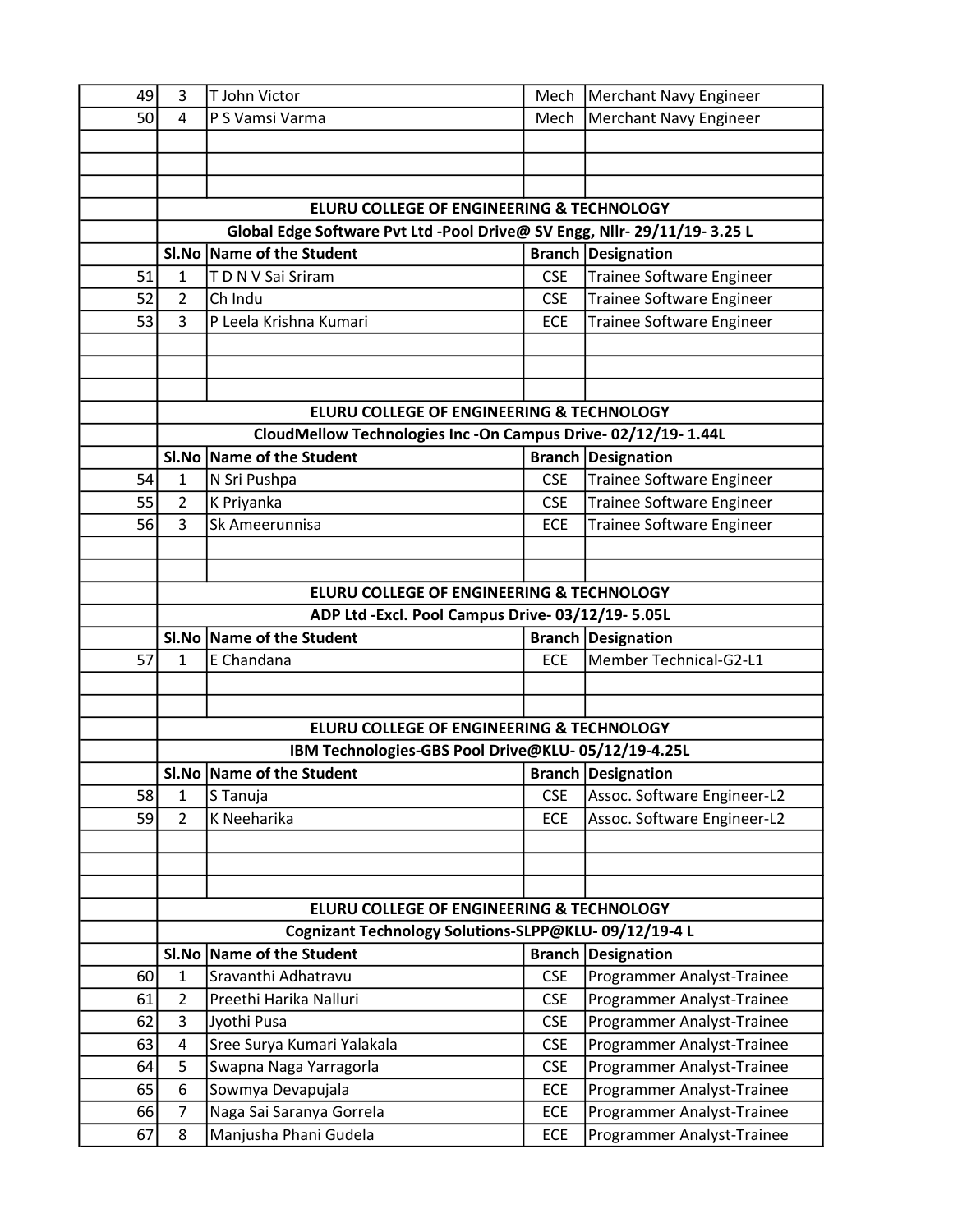| 68 | 9              | Sankar Harsha Sai Kadali                                                                                    | <b>ECE</b> | Programmer Analyst-Trainee  |
|----|----------------|-------------------------------------------------------------------------------------------------------------|------------|-----------------------------|
| 69 | 10             | Sravanthi Nikhitha Karnikoti                                                                                | ECE        | Programmer Analyst-Trainee  |
| 70 | 11             | Divya Madupalli                                                                                             | <b>ECE</b> | Programmer Analyst-Trainee  |
| 71 | 12             | Mahitha Mutyala Mallarapu                                                                                   | <b>ECE</b> | Programmer Analyst-Trainee  |
| 72 | 13             | Anusha Rajaani                                                                                              | <b>ECE</b> | Programmer Analyst-Trainee  |
| 73 | 14             | Salma Shaik                                                                                                 | ECE        | Programmer Analyst-Trainee  |
| 74 | 15             | Sireesha Singarapu                                                                                          | ECE        | Programmer Analyst-Trainee  |
| 75 | 16             | Nikhitha Satya Talapanti                                                                                    | ECE        | Programmer Analyst-Trainee  |
| 76 | 17             | Radhika Sai Phani Tippanagiri                                                                               | <b>ECE</b> | Programmer Analyst-Trainee  |
| 77 | 18             | Santosh Kumar Ponduri                                                                                       | EEE        | Programmer Analyst-Trainee  |
| 78 | 19             | Reethika Reddy                                                                                              | EEE        | Programmer Analyst-Trainee  |
| 79 | 20             | Balaji Venkata Mypala                                                                                       | EEE        | Programmer Analyst-Trainee  |
| 80 | 21             | Ram Teja Venkata Sai Kota                                                                                   | Mech       | Programmer Analyst-Trainee  |
|    |                |                                                                                                             |            |                             |
|    |                |                                                                                                             |            |                             |
|    |                |                                                                                                             |            |                             |
|    |                | ELURU COLLEGE OF ENGINEERING & TECHNOLOGY                                                                   |            |                             |
|    |                | Wipro Technologies-SLPP Pool Drive@KLU- 10/12/19-3.5L                                                       |            |                             |
|    |                | SI.No Name of the Student                                                                                   |            | <b>Branch Designation</b>   |
| 81 | $\mathbf{1}$   | N Pavan Kumar                                                                                               | <b>CSE</b> | Project Engineer-Trainee    |
| 82 | $\overline{2}$ | Y Naga Swapna                                                                                               | <b>CSE</b> | Project Engineer-Trainee    |
|    |                |                                                                                                             |            |                             |
|    |                |                                                                                                             |            |                             |
|    |                |                                                                                                             |            |                             |
|    |                |                                                                                                             |            |                             |
|    |                |                                                                                                             |            |                             |
|    |                | ELURU COLLEGE OF ENGINEERING & TECHNOLOGY                                                                   |            |                             |
|    |                | Talentio Solutions India Pvt Itd-Selective Pool Drive@SRKR, Vjy-11/12/19-4.75L<br>SI.No Name of the Student |            | <b>Branch Designation</b>   |
| 83 | $\mathbf{1}$   | Beela Amrutha                                                                                               | <b>ECE</b> | Exe. Trainer- Communication |
| 84 | $\overline{2}$ |                                                                                                             | <b>CSE</b> |                             |
|    |                | Pasupuleti Samyuktha                                                                                        |            | Exe. Trainer- Technical     |
|    |                |                                                                                                             |            |                             |
|    |                |                                                                                                             |            |                             |
|    |                |                                                                                                             |            |                             |
|    |                | ELURU COLLEGE OF ENGINEERING & TECHNOLOGY                                                                   |            |                             |
|    |                | Efftronics Systems Pvt Ltd On Campus Recruitment Drive- 12/12/19 - 4.25L                                    |            |                             |
|    |                | SI.No   Name of the Student                                                                                 |            | <b>Branch Designation</b>   |
| 85 | $\mathbf{1}$   | P J S S Gopi Krishna                                                                                        | <b>CSE</b> | Software Engineer           |
| 86 | $\overline{2}$ | N Sri Pushpa                                                                                                | <b>CSE</b> | Software Engineer           |
| 87 | 3              | S Karthik Singh                                                                                             | <b>CSE</b> | Software Engineer           |
| 88 | 4              | S Lalitha                                                                                                   | <b>CSE</b> | Software Engineer           |
| 89 | 5              | M N V Krishna Sravani                                                                                       | <b>ECE</b> | Firmware Engineer           |
|    |                |                                                                                                             |            |                             |
|    |                |                                                                                                             |            |                             |
|    |                | ELURU COLLEGE OF ENGINEERING & TECHNOLOGY                                                                   |            |                             |
|    |                | DX Corr Technologies Pvt Ltd - Excl. Walk In Drive- 25/12/19-3.5L                                           |            |                             |
|    |                | SI.No Name of the Student                                                                                   |            | <b>Branch Designation</b>   |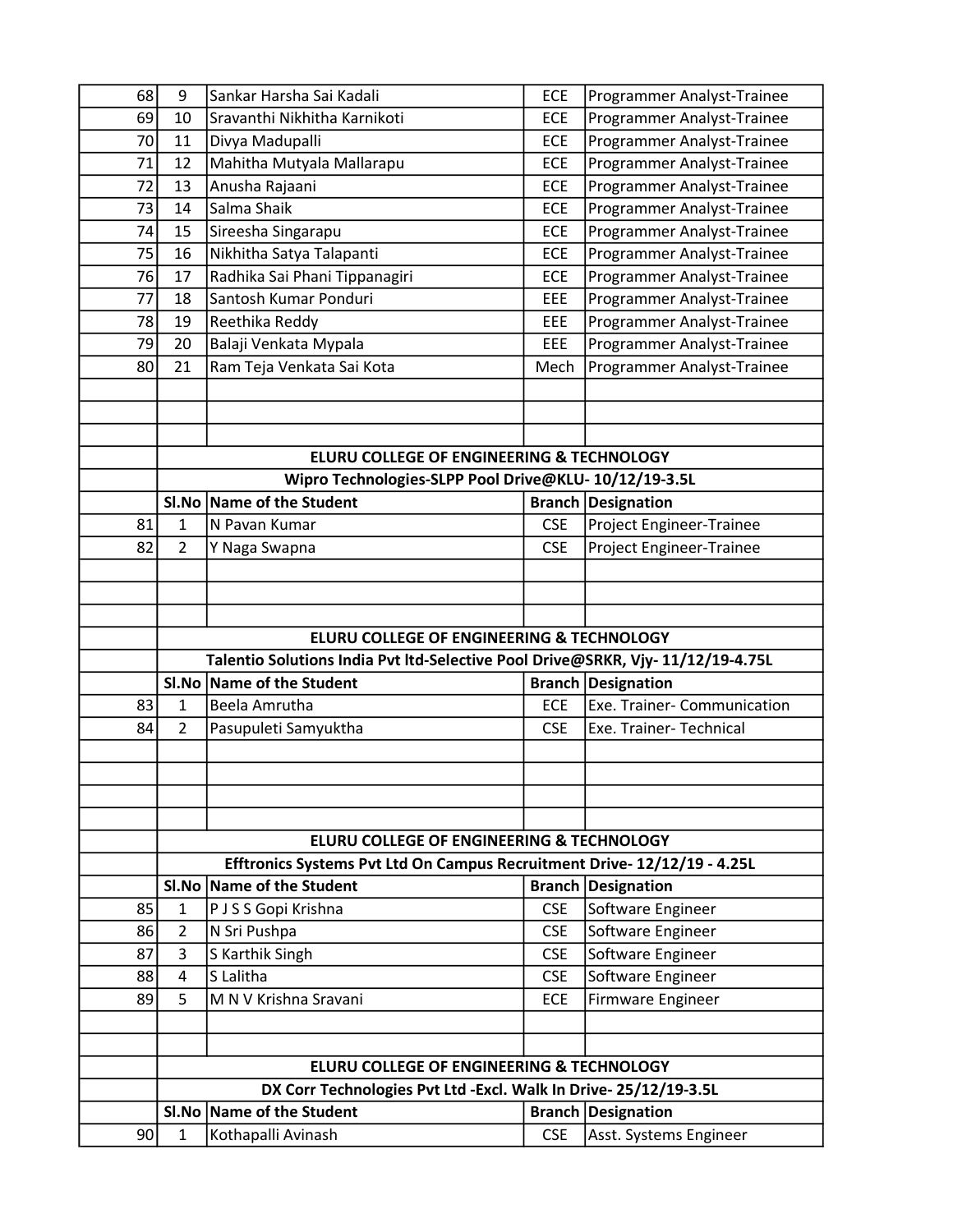|     |                                                                      | <b>ELURU COLLEGE OF ENGINEERING &amp; TECHNOLOGY</b>                     |            |                                       |  |  |
|-----|----------------------------------------------------------------------|--------------------------------------------------------------------------|------------|---------------------------------------|--|--|
|     | CommVault Technologies Ltd - Excl. Pool Drive@RCE, Elr- 28/12/19-12L |                                                                          |            |                                       |  |  |
|     |                                                                      | SI.No Name of the Student                                                |            | <b>Branch Designation-Shortlisted</b> |  |  |
| 91  | $\mathbf{1}$                                                         | P Sai Premika                                                            | <b>CSE</b> | Assoc. Test Engineer                  |  |  |
|     |                                                                      |                                                                          |            |                                       |  |  |
|     |                                                                      |                                                                          |            |                                       |  |  |
|     |                                                                      | ELURU COLLEGE OF ENGINEERING & TECHNOLOGY                                |            |                                       |  |  |
|     |                                                                      | Tech Tammina Software Pvt Ltd -Excl. Pool Drive@SVEC, TPG- 21/01/20-3.6L |            |                                       |  |  |
|     |                                                                      | SI.No Name of the Student                                                |            | <b>Branch Designation-Shortlisted</b> |  |  |
| 92  | 1                                                                    | Y Pavan Kumar                                                            | <b>CSE</b> | Software Engineer                     |  |  |
|     |                                                                      |                                                                          |            |                                       |  |  |
|     |                                                                      |                                                                          |            |                                       |  |  |
|     |                                                                      | ELURU COLLEGE OF ENGINEERING & TECHNOLOGY                                |            |                                       |  |  |
|     |                                                                      | HCL Technologies Ltd -Excl. Pool Drive@VRSEC, Vja- 25/01/20-3.3L         |            |                                       |  |  |
|     |                                                                      | SI.No Name of the Student                                                |            | <b>Branch Designation</b>             |  |  |
| 93  | $\mathbf{1}$                                                         | VPVNLDurga Sai                                                           | <b>ECE</b> | Software Engineer                     |  |  |
|     |                                                                      |                                                                          |            |                                       |  |  |
|     |                                                                      |                                                                          |            |                                       |  |  |
|     |                                                                      | ELURU COLLEGE OF ENGINEERING & TECHNOLOGY                                |            |                                       |  |  |
|     |                                                                      | Glenwood Systems Pvt Ltd -On Campus Drive- 29/01/20-3 L                  |            |                                       |  |  |
|     |                                                                      | SI.No Name of the Student                                                |            | <b>Branch Designation-Shortlisted</b> |  |  |
| 94  | 1                                                                    | N Chamurika Naga Sai                                                     | <b>ECE</b> | Software Engineer                     |  |  |
| 95  | $\overline{2}$                                                       | P Surendra Kumar                                                         | <b>CSE</b> | Software Engineer                     |  |  |
| 96  | 3                                                                    | Ch Indu                                                                  | <b>CSE</b> | Software Engineer                     |  |  |
|     |                                                                      |                                                                          |            |                                       |  |  |
|     |                                                                      |                                                                          |            |                                       |  |  |
|     |                                                                      | <b>ELURU COLLEGE OF ENGINEERING &amp; TECHNOLOGY</b>                     |            |                                       |  |  |
|     |                                                                      | Sutherland Global Services Pvt ltd-Job Fair@VIKAS, Vjy-19/02/20-2.2L     |            |                                       |  |  |
|     |                                                                      | SI.No Name of the Student                                                |            | <b>Branch Designation</b>             |  |  |
| 97  | 1                                                                    | Chennuri Harish                                                          | <b>CSE</b> | <b>Tech Support Associate</b>         |  |  |
| 98  | $\overline{2}$                                                       | Ramisetty Harshavardhan                                                  | <b>CSE</b> | <b>Tech Support Associate</b>         |  |  |
|     |                                                                      |                                                                          |            |                                       |  |  |
|     |                                                                      |                                                                          |            |                                       |  |  |
|     |                                                                      | <b>ELURU COLLEGE OF ENGINEERING &amp; TECHNOLOGY</b>                     |            |                                       |  |  |
|     |                                                                      | Sutherland Global Services Pvt ltd-Job Fair@VIKAS, Vjy-19/02/20-2.2L     |            |                                       |  |  |
|     | Sl.No                                                                | Name of the Student                                                      |            | <b>Branch Designation</b>             |  |  |
| 99  | $\mathbf{1}$                                                         | Chennuri Harish                                                          | <b>CSE</b> | Web Developer                         |  |  |
| 100 | $\overline{2}$                                                       | Pallem Navya                                                             | <b>ECE</b> | Network Engineer                      |  |  |
|     |                                                                      |                                                                          |            |                                       |  |  |
|     |                                                                      |                                                                          |            |                                       |  |  |
|     |                                                                      | ELURU COLLEGE OF ENGINEERING & TECHNOLOGY                                |            |                                       |  |  |
|     |                                                                      | Teleperformance India Pvt Ltd -On Campus Drive- 14/02/20-1.8L            |            |                                       |  |  |
|     | Sl.No                                                                | Name of the Student                                                      |            | <b>Branch Designation</b>             |  |  |
| 101 | $\mathbf{1}$                                                         | A Naga Lakshmi                                                           | ECE        | Call Centre Representative            |  |  |
| 102 | $\overline{2}$                                                       | K Vyshnavi                                                               | <b>ECE</b> | Call Centre Representative            |  |  |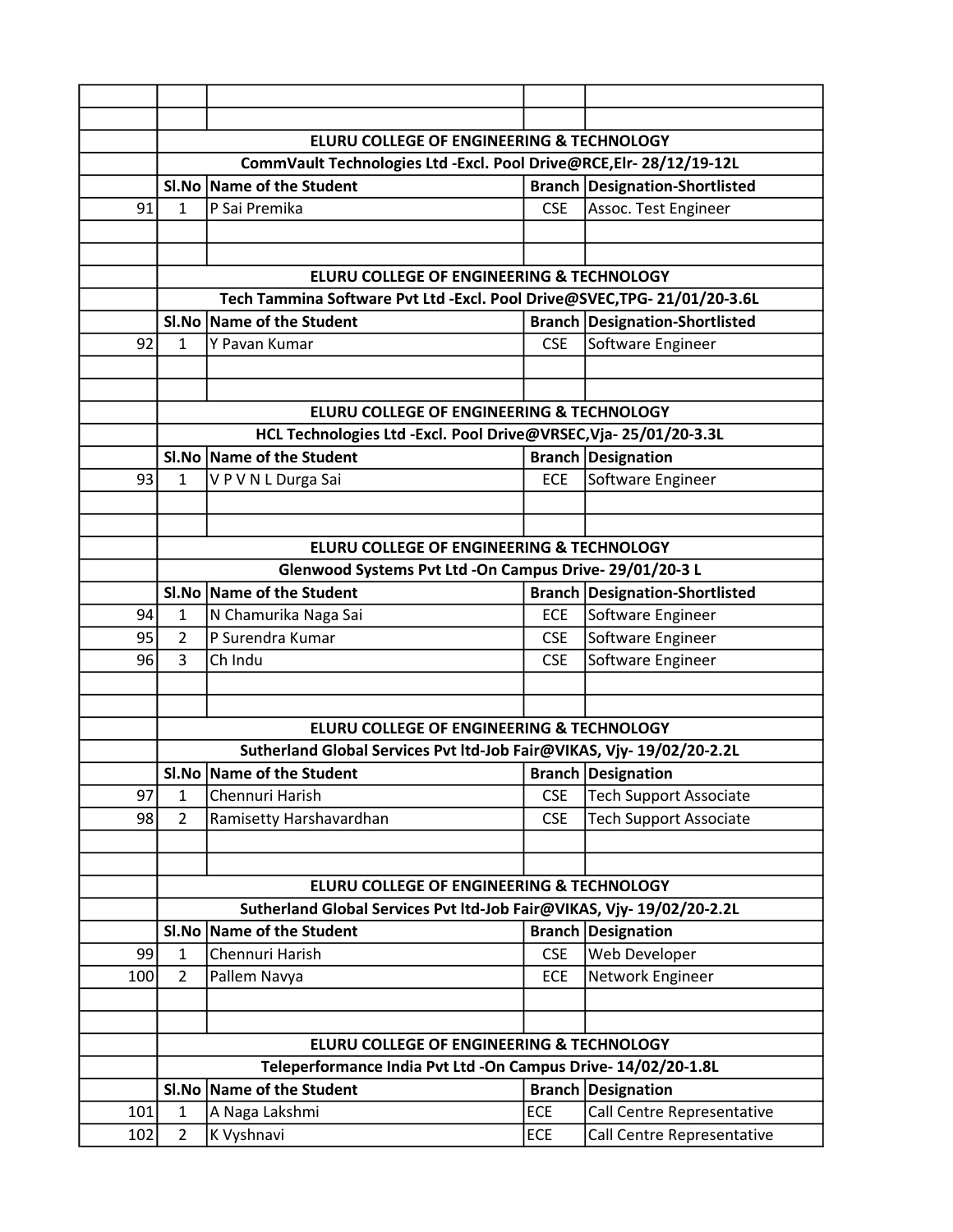| 103 | 3                       | K Manjusha                                                           | ECE        | Call Centre Representative |
|-----|-------------------------|----------------------------------------------------------------------|------------|----------------------------|
| 104 | 4                       | M Sai Rushi Vardhini                                                 | ECE        | Call Centre Representative |
| 105 | 5                       | M Naga Deepika                                                       | ECE        | Call Centre Representative |
| 106 | 6                       | M N V Krishna Sravani                                                | <b>ECE</b> | Call Centre Representative |
| 107 | $\overline{7}$          | <b>B</b> Amrutha                                                     | ECE        | Call Centre Representative |
| 108 | 8                       | M Manasa Praveena                                                    | <b>CSE</b> | Call Centre Representative |
| 109 | 9                       | J Madhavi Devi                                                       | <b>CSE</b> | Call Centre Representative |
| 110 | 10                      | S Mohan Sai Krishna                                                  | <b>CSE</b> | Call Centre Representative |
| 111 | 11                      | <b>B</b> Pavan                                                       | Mech       | Call Centre Representative |
| 112 | 12                      | G Lakshma Sai Marhesh                                                | Mech       | Call Centre Representative |
| 113 | 13                      | <b>B</b> Ganesh                                                      | ECE        | Call Centre Representative |
| 114 | 14                      | R S R Karuna Sree                                                    | EEE        | Call Centre Representative |
| 115 | 15                      | M Divya                                                              | EEE        | Call Centre Representative |
| 116 | 16                      | J Chandrika                                                          | ECE        | Call Centre Representative |
| 117 | 17                      | V Jahnavi                                                            | ECE        | Call Centre Representative |
| 118 | 18                      | P Navya                                                              | ECE        | Call Centre Representative |
| 119 | 19                      | V Kusuma                                                             | ECE        | Call Centre Representative |
| 120 | 20                      | N Jojimary                                                           | ECE        | Call Centre Representative |
| 121 | 21                      | A Sireesha                                                           | ECE        | Call Centre Representative |
| 122 | 22                      | <b>B Pravallika Devi</b>                                             | ECE        | Call Centre Representative |
| 123 | 23                      | M Gowthami Lakshmi                                                   | <b>CSE</b> | Call Centre Representative |
| 124 | 24                      | P Harsha Vardhani                                                    | <b>CSE</b> | Call Centre Representative |
| 125 | 25                      | P Jaya Sri                                                           | <b>CSE</b> | Call Centre Representative |
| 126 | 26                      | T Maitrai                                                            | <b>CSE</b> | Call Centre Representative |
|     |                         |                                                                      |            |                            |
|     |                         |                                                                      |            |                            |
|     |                         |                                                                      |            |                            |
|     |                         | ELURU COLLEGE OF ENGINEERING & TECHNOLOGY                            |            |                            |
|     |                         | Madhees Technolog Consulting Pvt Ltd -On Campus Drive- 15/02/20-1.8L |            |                            |
|     |                         | SI.No Name of the Student                                            |            | <b>Branch Designation</b>  |
| 127 | $\mathbf{1}$            | S Lalitha                                                            | <b>CSE</b> | <b>Technical Recruiter</b> |
| 128 | $\overline{2}$          | M Pavani                                                             | <b>CSE</b> | <b>Technical Recruiter</b> |
| 129 | 3                       | P J S S Krishna                                                      | <b>CSE</b> | <b>Technical Recruiter</b> |
| 130 | 4                       | <b>B</b> Ganesh                                                      | ECE        | <b>HR Recruiter</b>        |
| 131 | 5                       | P Sampath                                                            | <b>EEE</b> | <b>HR Recruiter</b>        |
| 132 | 6                       | R S R Karuna Sai                                                     | EEE        | <b>HR Recruiter</b>        |
|     |                         |                                                                      |            |                            |
|     |                         |                                                                      |            |                            |
|     |                         | ELURU COLLEGE OF ENGINEERING & TECHNOLOGY                            |            |                            |
|     |                         | CV Corp Pvt Ltd -On Campus Drive-25/02/20-2.4-2.8L                   |            |                            |
|     |                         | SI.No Name of the Student                                            |            | <b>Branch Designation</b>  |
| 133 | $\mathbf{1}$            | M V Ch Sekhar                                                        | <b>ECE</b> | Software Engineer Trainee  |
| 134 | $\overline{2}$          | Y Pavan Kumar                                                        | <b>CSE</b> | Software Engineer Trainee  |
| 135 | 3                       | <b>GLS</b> Mahesh                                                    | Mech       | Software Engineer Trainee  |
| 136 | $\overline{\mathbf{4}}$ | M N V K Shravani                                                     | <b>ECE</b> | Software Engineer Trainee  |
| 137 | 5                       | LALITHA SRIKAKULLAPU                                                 | <b>CSE</b> | Software Engineer Trainee  |
|     |                         |                                                                      |            |                            |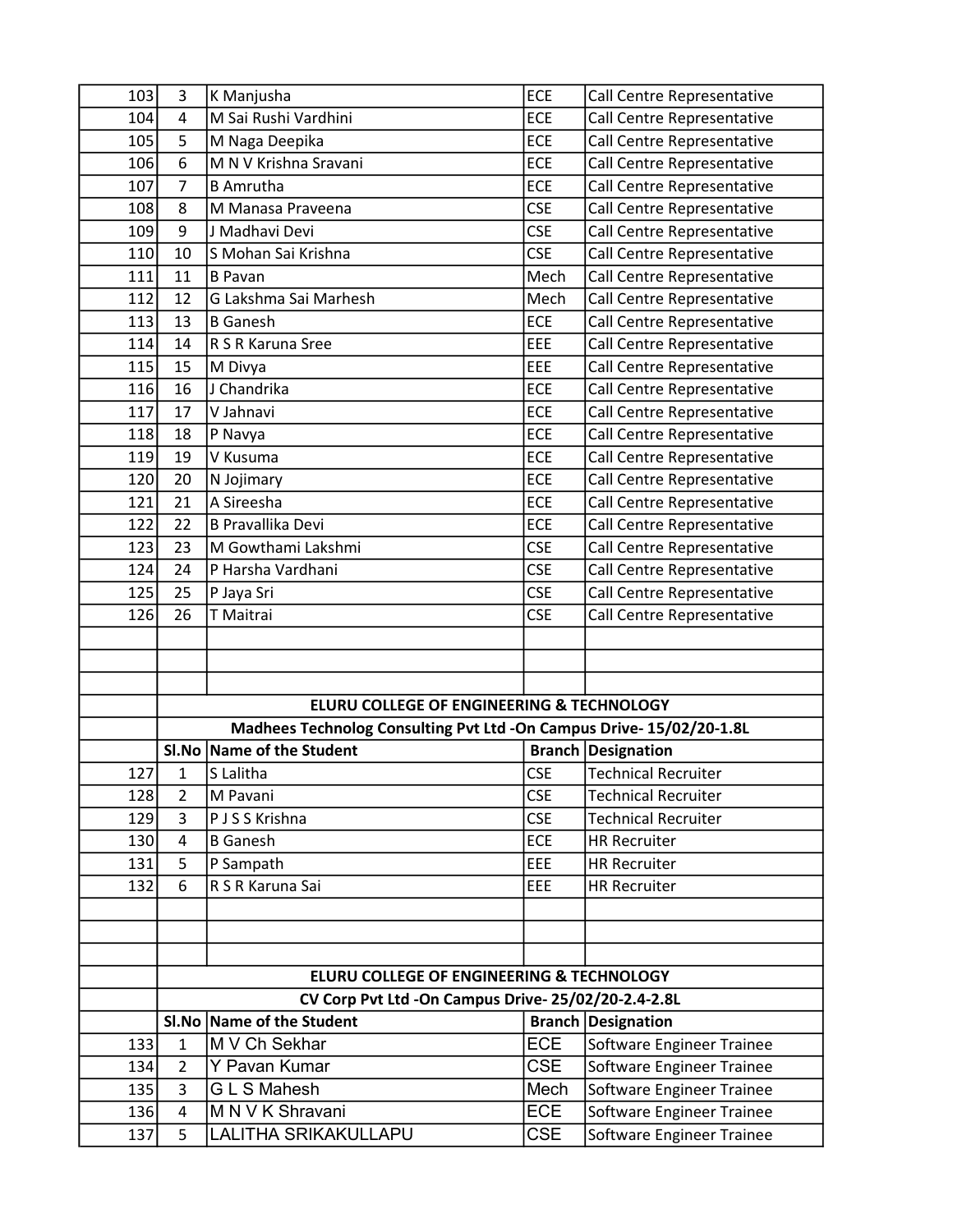| 138 | 6              | P J S S Krishna                                                         | <b>CSE</b>    | Software Engineer Trainee            |
|-----|----------------|-------------------------------------------------------------------------|---------------|--------------------------------------|
| 139 | $\overline{7}$ | <b>GVS</b> Vamsi                                                        | <b>CSE</b>    | Software Engineer Trainee            |
|     |                |                                                                         |               |                                      |
|     |                |                                                                         |               |                                      |
|     |                |                                                                         |               |                                      |
|     |                | ELURU COLLEGE OF ENGINEERING & TECHNOLOGY                               |               |                                      |
|     |                | Collabera-HCL Technologies -Excl.Pool Drive-01/03/20-2.4-2.8L           |               |                                      |
|     |                | SI.No Name of the Student                                               |               | <b>Branch Designation</b>            |
| 140 | $\mathbf{1}$   | <b>B Sai Krishna</b>                                                    | <b>ECE</b>    | <b>Graduate Engineer Trainee</b>     |
| 141 | $\overline{2}$ | <b>B</b> Ganesh                                                         | <b>ECE</b>    | <b>Graduate Engineer Trainee</b>     |
| 142 | 3              | K Bhanu Gupta Venkatesh                                                 | <b>ECE</b>    | <b>Graduate Engineer Trainee</b>     |
| 143 | $\overline{a}$ | K Deepthi                                                               | <b>ECE</b>    | <b>Graduate Engineer Trainee</b>     |
| 144 | 5              | P Leela Krishna Kumari                                                  | <b>ECE</b>    | <b>Graduate Engineer Trainee</b>     |
| 145 | 6              | K N L Prasanna                                                          | <b>ECE</b>    | <b>Graduate Engineer Trainee</b>     |
| 146 | $\overline{7}$ | <b>B Rajeshwari</b>                                                     | <b>ECE</b>    | <b>Graduate Engineer Trainee</b>     |
|     |                |                                                                         |               |                                      |
|     |                |                                                                         |               |                                      |
|     |                |                                                                         |               |                                      |
|     |                | ELURU COLLEGE OF ENGINEERING & TECHNOLOGY                               |               |                                      |
|     |                | Toppr Technologies Ltd - Excl. On Pool Drive-02/03/20-10.5L             |               |                                      |
|     |                | SI.No Name of the Student                                               | <b>Branch</b> | Designation                          |
| 147 | 1              | <b>B Sai Krishna</b>                                                    | <b>ECE</b>    | <b>Academic Consultant</b>           |
|     |                |                                                                         |               |                                      |
|     |                |                                                                         |               |                                      |
|     |                |                                                                         |               |                                      |
|     |                | ELURU COLLEGE OF ENGINEERING & TECHNOLOGY                               |               |                                      |
|     |                | ACT Fibrenet-CorpTeam Solutions Pvt Ltd -On Campus Drive- 19/03/20-1.8L |               |                                      |
|     |                | SI.No Name of the Student                                               |               | <b>Branch Designation</b>            |
| 148 | $\mathbf{1}$   | N V D Prasad                                                            | EEE           | Network Installation Engineer        |
| 149 | $\overline{2}$ | U Kalyan                                                                | <b>EEE</b>    | Network Installation Engineer        |
| 150 | 3              | M Chandra Sekhar                                                        | <b>ECE</b>    | Network Installation Engineer        |
| 151 | 4              | Sd. Suleman                                                             | ECE           | Network Installation Engineer        |
| 152 | 5              | K Raja                                                                  | EEE           | <b>Network Installation Engineer</b> |
| 153 | 6              | <b>G J B Prasad</b>                                                     | EEE           | Network Installation Engineer        |
| 154 | $\overline{7}$ | P Sri Hari                                                              | EEE           | Network Installation Engineer        |
| 155 | 8              | P Praveen Kumar                                                         | EEE           | Network Installation Engineer        |
| 156 | 9              | M Durga Prasad                                                          | ECE           | <b>Network Installation Engineer</b> |
| 157 | 10             | D Bhargav Raj                                                           | ECE           | Network Installation Engineer        |
| 158 | 11             | K S M Jaswanth                                                          | EEE           | Network Installation Engineer        |
| 159 | 12             | Ch Lakshman Kumar                                                       | EEE           | <b>Network Installation Engineer</b> |
| 160 | 13             | M Sai Ram                                                               | Mech          | Network Installation Engineer        |
| 161 | 14             | M D Praveen Chandra                                                     | Mech          | Network Installation Engineer        |
| 162 | 15             | <b>G N Sundar</b>                                                       | Mech          | Network Installation Engineer        |
| 163 | 16             | <b>B</b> Naresh                                                         | Mech          | Network Installation Engineer        |
| 164 | 17             | M Narasimhudu                                                           | EEE           | <b>Network Installation Engineer</b> |
| 165 | 18             | P V K Raju                                                              | EEE           | Network Installation Engineer        |
| 166 | 19             | K V VVamsi                                                              | Mech          | Network Installation Engineer        |